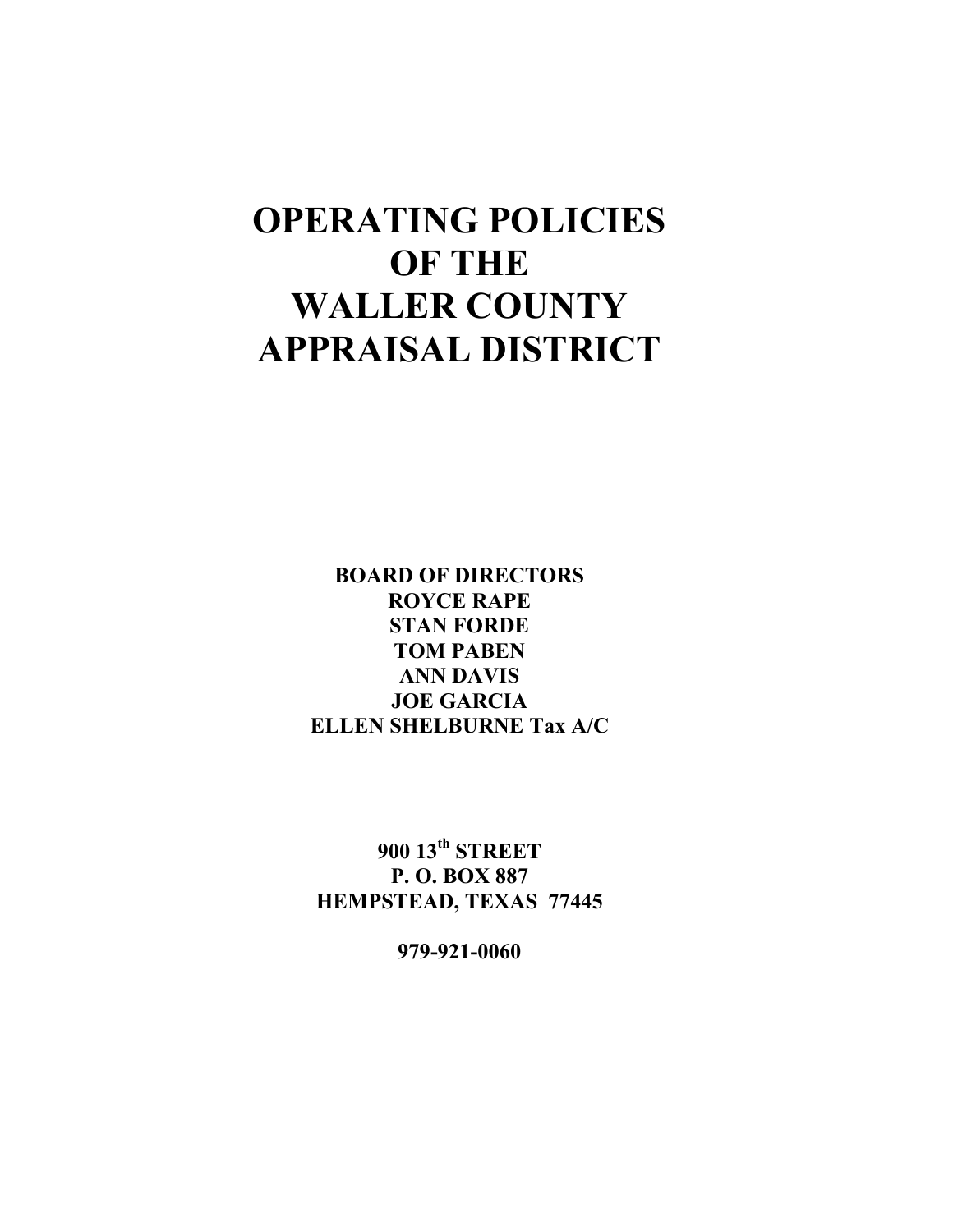## TABLE OF CONTENTS

| <b>FORWARD</b>                                      | 1      |
|-----------------------------------------------------|--------|
| <b>BOARD OF DIRECTORS</b>                           | 2      |
| Eligibility                                         |        |
| Term                                                | 3      |
| Selection                                           |        |
| Vacancies                                           |        |
| <b>Creating New Board Positions</b>                 |        |
| <b>Recall of Directors</b>                          | 4      |
| Officers                                            |        |
| Compensation                                        |        |
| Meetings<br><b>Conflict of Interest Procedures</b>  |        |
| Vendors Affected by Chapter 176                     | 6      |
| <b>Special Meetings</b>                             | 7      |
|                                                     |        |
| <b>GENERAL POLICY FOR ACCESS</b>                    | $\tau$ |
| <b>Citizen Participation</b>                        |        |
| Addressing the Board                                |        |
| <b>Access by Disabled Persons</b>                   |        |
| <b>Resolving Complaints</b>                         |        |
| <b>AUTHORITY OF THE BOARD</b>                       | 10     |
| Establishment of Office                             |        |
| <b>Appointment of Chief Appraiser</b>               |        |
| Approval of Budget                                  | 11     |
| <b>Annual Financial Audit</b>                       | 12     |
| Designation of Depository                           |        |
| Disapproval of Board Action                         |        |
| <b>Competitive Bidding Requirements</b>             |        |
| Appointment of Records Management Officer           | 13     |
| Appointment of Agricultural Advisory Board          |        |
| Appointment of Appraisal Review Board               | 14     |
| <b>Appraisal Contracts</b>                          | 15     |
| Periodic Reappraisal                                |        |
| Adoption of Reappraisal Plan<br><b>Other Duties</b> |        |
| <b>DISTRICT ADMINISTRATION</b>                      | 17     |
| Duties and Responsibilities of Chief Appraiser      |        |
|                                                     |        |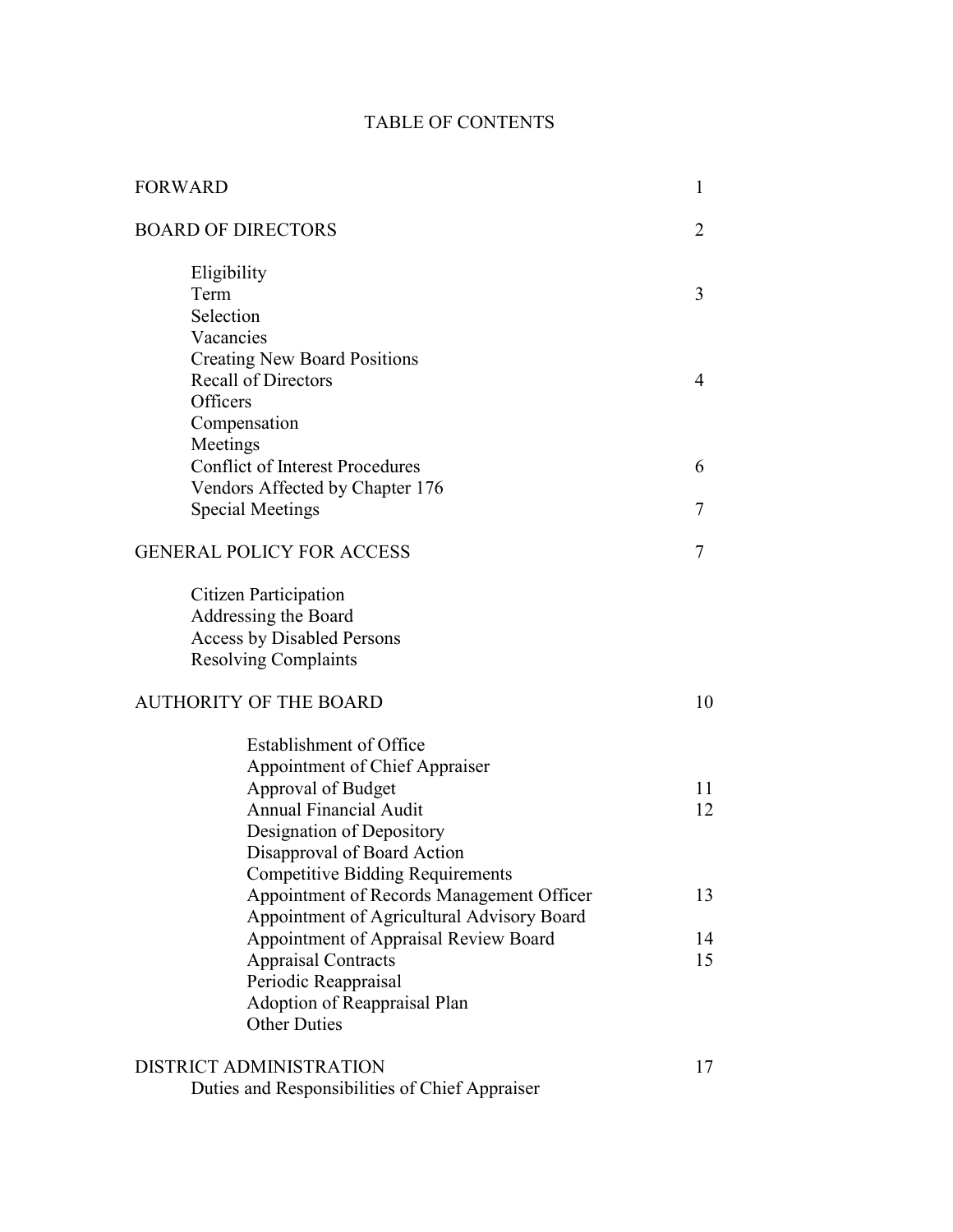Note: All references to "section" or "subchapter" in this document specifically refer to the Texas Property Tax Code.

#### FORWARD

The Waller County Appraisal District (WCAD) is a political subdivision of the State created pursuant to Subchapter A of Chapter 6 – Local Administration, of the Property Tax Code. The district's primary responsibility is the development of an appraisal roll for use by taxing units in imposing ad valorem taxes on property in the district.

Generally, the appraisal district's boundaries are the same as the county's boundaries. Previous to HB 1010 there were exceptions with taxing units having boundaries extending into two or more counties. Those units were allowed to participate in more than one, or in only one, appraisal district. In the event they choose one, the boundaries of the district chosen extended outside the county to the extent of that unit's boundaries. With the implementation of HB 1010, effective January 1, 2008, the appraisal district's boundaries are the county's boundaries.

The costs of district operations are allocated to the various taxing units participating in the district, based upon their relative tax levy. Payments are due before the first day of each calendar quarter and late payments are assessed penalty and interest.

A majority of the taxing units entitled to vote in the selection of the board of directors have the authority to veto the appraisal district's budget and any other action of the board of directors.

The following manual is a guideline to the operations of the WCAD Board of Directors". The WCAD Board of Directors has approved an Employee Handbook to set forth the personnel policy procedures. The WCAD Appraisal Review Board "ARB" has approved the Hearing Procedures. Where the Property Tax Code "PTC" is quoted it is only a subsection of the entire section. Please consult the entire section for the complete information on the subject. The chief appraiser and the board of directors bear the responsibility of ensuring that the appraisal district conducts its operations in a fair and efficient manner. The board of directors has limited authority over appraisals. However, the Board of Directors may through its policy-making power adopt policies outlining the chief appraiser's authority. Appraisal records and information maintained for WCAD are generally open to public inspection (Open Records Act, Chapter 552, Government Code).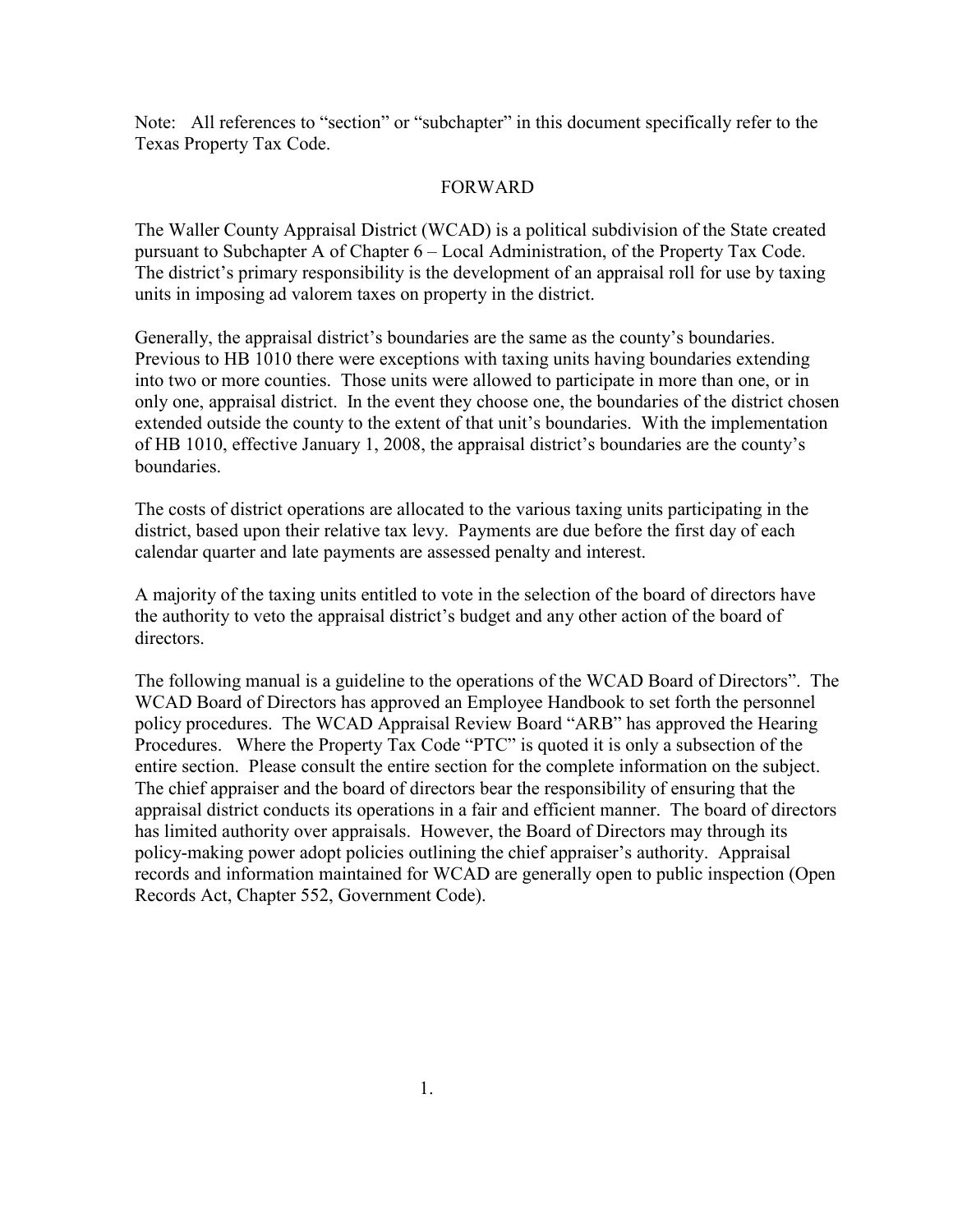# **BOARD OF DIRECTORS**

The Waller County Appraisal District is governed by a board of five directors.

#### **Eligibility Qualifications**

Property Tax Code, Section 6.03 (a)

To be eligible to serve on the board of directors, an individual other than a county assessorcollector serving as a nonvoting director must be a resident of the district and must have resided in the Waller County Appraisal District for at least two years immediately preceding the date the individual takes office. An elected official or member of the governing body of a participating taxing unit may serve as a board member. An employee of a taxing unit that participates in the appraisal district may not serve on the district's board of directors unless such individual is also a member of the governing body or an elected official of a taxing unit that participates in the district.

Property Tax Code 6.035 (a)

An individual is ineligible to serve on an appraisal district board of directors and is disqualified from employment as chief appraiser if the individual:

- (1) is related within the second degree by consanguinity or affinity to an individual who is engaged in the business of appraising property for compensation for use in proceedings under this title or of representing property owners for compensation in proceedings under this title in the appraisal district; or
- (2) owns property on which delinquent taxes have been owned to a taxing unit for more than 60 days after the date the individual knew or should have known of the delinquency unless:
	- (a) the delinquent taxes and any penalties and interest are being paid under an installment payment agreement under Section 33.02; or
	- (b) a suit to collect the delinquent taxes is deferred or abated under Section 33.06 or Section 33.065.

An individual is not eligible to be appointed to or to serve on the board of directors of an appraisal district if the individual or a business entity in which the individual has a substantial interest is a party to a contract with:

- (1) the appraisal district; or
- (2) a taxing unit that participates in the appraisal district, if the contract relates to the performance of an activity governed by this title.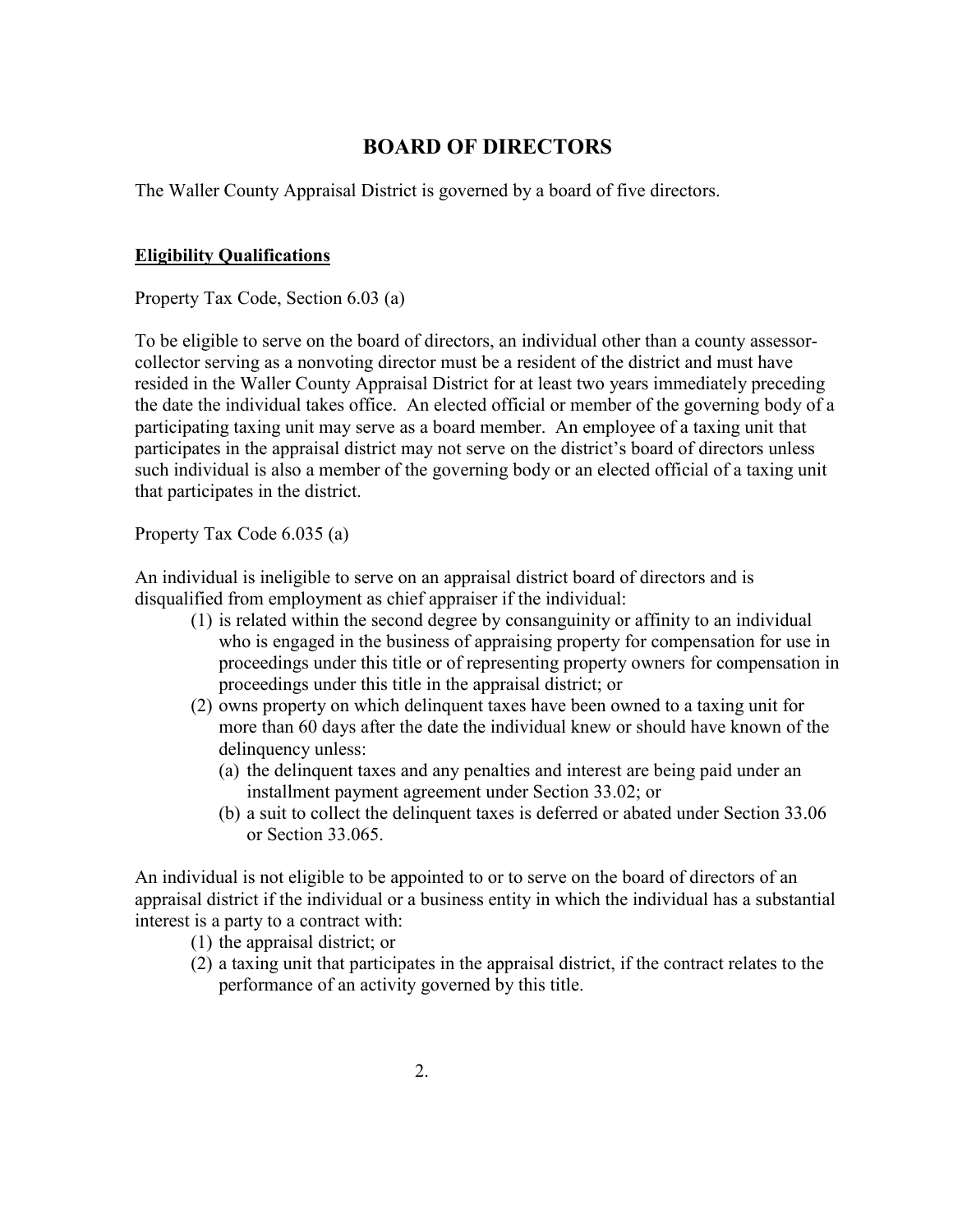Substantial interest is defined as the person and person's spouse having a combined ownership of at least ten percent (10%) of the voting stock or shares of a business, or the person or person's spouse is a partner, limited partner, or an officer of a business. An appraisal district is barred from contracting with a board member or a business entity in which a board member has a substantial interest. A taxing unit is prohibited from making a taxrelated contract with a member of the board of directors or a business entity in which the member has a substantial interest.

## **Term of Office**

Property Tax Code, Section 6.03 (b) and Section 6.034 (a)

Members of the board of directors other than a county assessor-collector serving as a nonvoting director serve two-year terms beginning January 1 of even-numbered years.

### **Method of Selection**

Property Tax Code, Section 6.03 (c) (e) and Section 6.034

Members of the board of directors other than a county assessor-collector serving as a nonvoting director are appointed by vote of the governing bodies of the incorporated cities and towns, the school districts, and, if entitled to vote, the conservation and reclamation districts that participate in the district and of the county.

The selection process is administered by the chief appraiser in the fall of each odd-numbered year.

### **Vacancies on the Board**

Property Tax Code Section 6.03 (l)

If a vacancy occurs on the board of directors other than a vacancy in the position held by a county assessor-collector serving as a nonvoting director, each taxing unit that is entitled to vote by this section may nominate by resolution adopted by its governing body a candidate to fill the vacancy. The board of directors shall elect by majority votes of its members one of the nominees to fill the vacancy.

### **Creating New Board Positions**

Property Tax Code Section 6.031 (a)

The board of directors of an appraisal district, by resolution adopted and delivered to each taxing unit participating in the district before August 15, may increase the number of members on the board of directors of the district to not more than 13.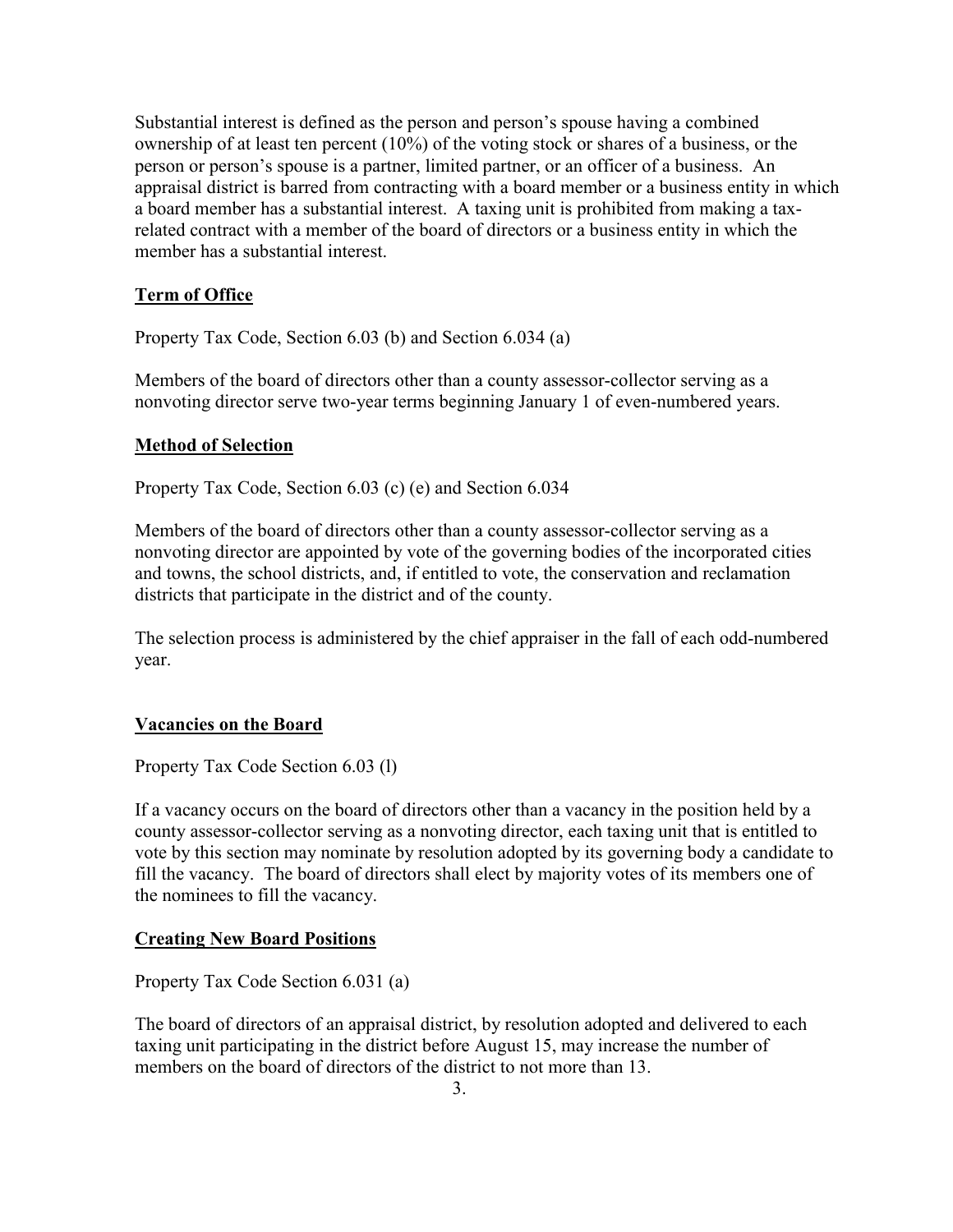#### **Recall of Directors from Office**

Property Tax Code 6.033 (a)

The governing body of a taxing unit may call for the recall of a member of the board of directors of an appraisal district appointed under Section 6.03 of this code for whom the unit cast any of its votes in the appointment of the board. The call must be in the form of a resolution, be filed with the chief appraiser of the appraisal district, and state that the unit is calling for the recall of the member.

#### **Officers of the Board**

Property Tax Code, Section 6.04 (a)

A majority of the appraisal district board of directors constitutes a quorum. At its first meeting each calendar year, the board shall elect from its members a chairman and a secretary.

The duties of the chairman include:

·Presiding at board meetings;

 ·Appointing committee members unless otherwise instructed by the board; ·Along with the secretary, signing all legal instruments requiring board signature; and

·Performing legal duties as required by statute and functions as designated by the board.

The chairman may vote on any matter coming before the board except as prohibited by statute.

The duties of the secretary shall include:

 ·Presiding at meetings in absence of the chairman; ·Along with the chairman, signing all legal instruments requiring board signature; and ·Performing legal duties and required by statute and functions as designated by the board.

If both the chairman and secretary are absent from a meeting, the remaining members shall select a presiding officer by majority vote.

#### **Compensation**

Property Tax Code, Section 6.04 (c)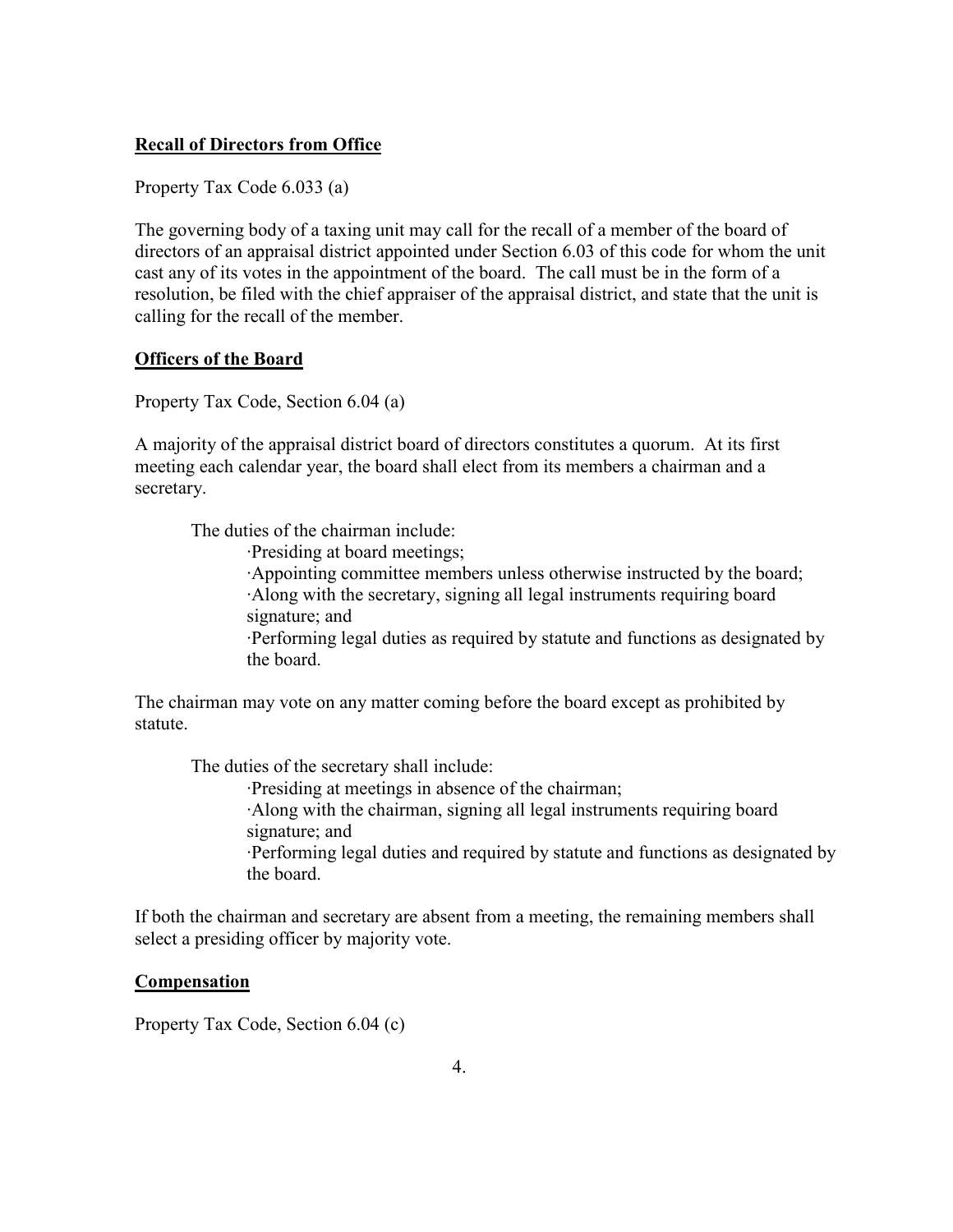Members of the board may not receive compensation for service on the board, but are entitled to reimbursement for actual and necessary expenses incurred in the performance of their duties as provided by the budget adopted by the board.

#### **Meetings**

Property Tax Code, Section 6.04 (b)

The board may meet at any time at the call of the chairman or as provided by board rule, but may not meet less often than once each calendar quarter.

All meetings of the board shall be held in the board room of the Waller County Appraisal District located at 900 13<sup>th</sup> Street, Hempstead, Texas, unless a different location is designated by board action and in the notice of meeting. Meetings shall start promptly at the appointed hour or as soon thereafter as a quorum is present.

Notices of meetings shall be posted as required by law. No business shall be transacted at the meeting except that for which the meeting is called.

A quorum of the board of districts shall consist of a majority of its membership, excluding the nonvoting member. The board of directors is comprised of five (5) directors and the County Tax Assessor Collector as a nonvoting member unless elected to serve as a member. Therefore three (3) makes a quorum.

Meetings shall be conducted in conformity to Roberts Rules of Order Revised unless otherwise directed by board policy.

The board shall have the authority to hold a closed or executive session without public admittance consistent with the requirements of law.

An agenda packet outlining the agenda and providing support information shall be prepared by the chief appraiser and mailed or delivered to the members at least forty-eight (48) hours before the time of the scheduled meeting. Included in the packet will be the minutes of the previous meeting.

The minutes of the preceding meeting shall be approved by the board as the first order of business and signed by the secretary and the chairman.

The official minutes shall be bound and kept by the chief appraiser in the central office of the appraisal district.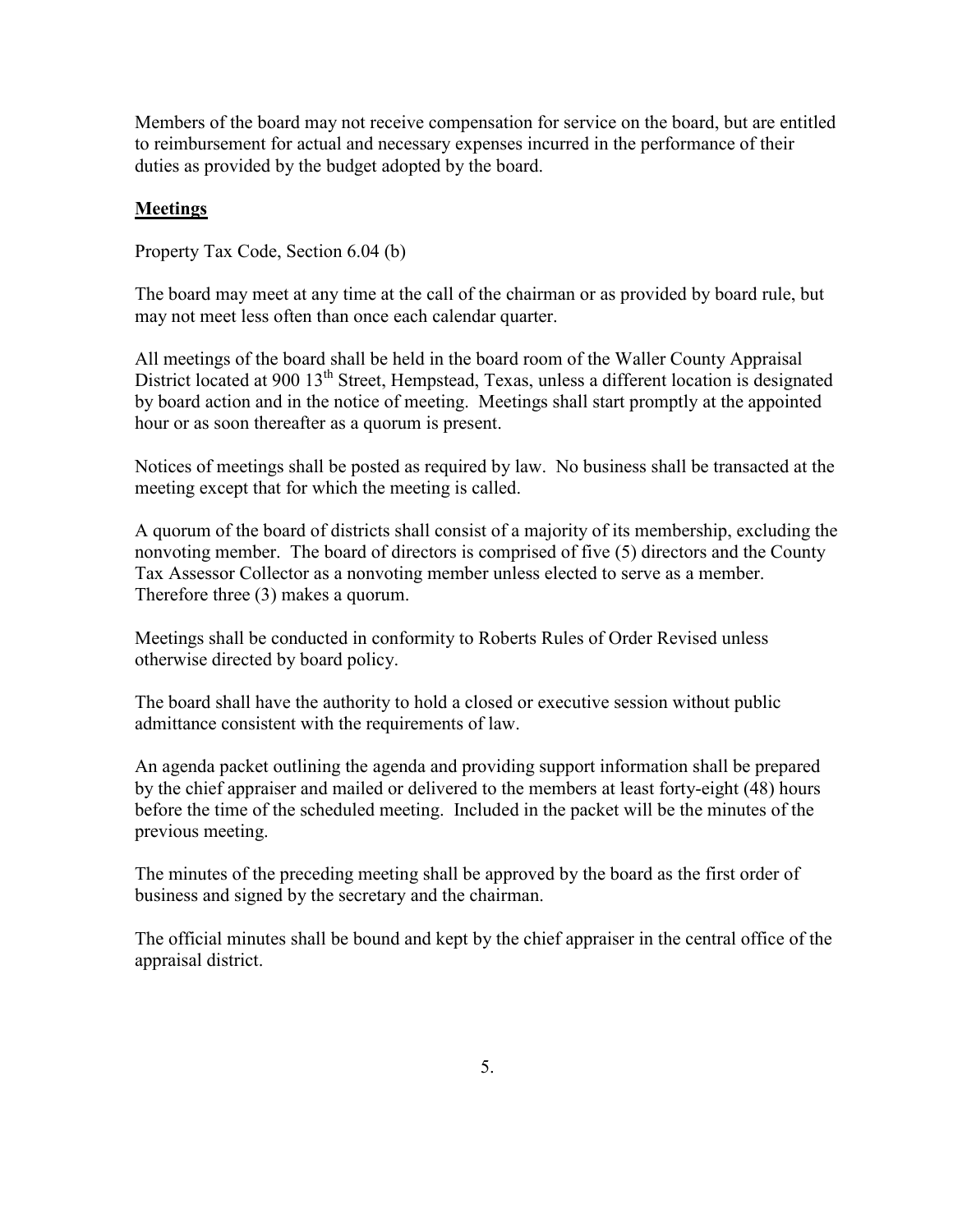### **Conflict of Interest Procedures**

Members of the board and the chief appraiser (hereafter, the district's officers) shall file the disclosure statements required by Chapter 176, Local Government Code, in circumstances where Chapter 176 requires the filing of such a statement. The chief appraiser shall ensure that the district complies with Chapter 176 in providing conflict of interest forms to current and prospective vendors and in publishing any filed statements or questionnaires on the district's website in the manner required by Chapter 176.

With exceptions, Chapter 176 requires a district officer to file a disclosure statement (Form CIS) when the district considers or makes a contract with a person and

- the officer or the officer's family member has received at least \$2,500 in income (other than dividends) from employment or another business relationship with the vendor in the previous 12 months; or
- the vendor has given the officer or the officer's family members gift(s) with a total value of more than \$250 in the previous 12 months.

Chapter 176 does not require the officer to file a disclosure statement covering gifts by family members, political contributions, or food, lodging, or entertainment accepted as a gift. A disclosure statement must be filed within 7 days of the date the officer becomes aware that a statement should be filed with respect to an existing or prospective vendor.

 In any circumstance that would require an officer to file a disclosure statement, the vendor must also file a "conflict of interest questionnaire" (Form CIQ) with the district. This questionnaire must be filed by the  $7<sup>th</sup>$  business day after the vendor begins contract negotiations with WCAD, submits an application, bid, RFP request, or similar document related to a potential conflict with WCAD. It must also be filed by the  $7<sup>th</sup>$  business day after the vendor becomes aware of a business relationship or gift that triggers the requirement for a disclosure statement.

The district's Deputy Chief Appraiser shall serve as the custodian of filed disclosure forms.

Texas Ethics Commission forms CIQ and CIS are adopted by reference.

### **Vendors Affected by Chapter 176**

In any circumstance that would require an officer to file a disclosure statement, the vendor must also file a Conflict of Interest Questionnaire (Texas Ethic Commission Form CIQ) with the District. This questionnaire must be filed by the  $7<sup>th</sup>$  business day after the vendor begins contract negotiations with the District, submits an application, bid, RFP request, or similar document related to a potential conflict.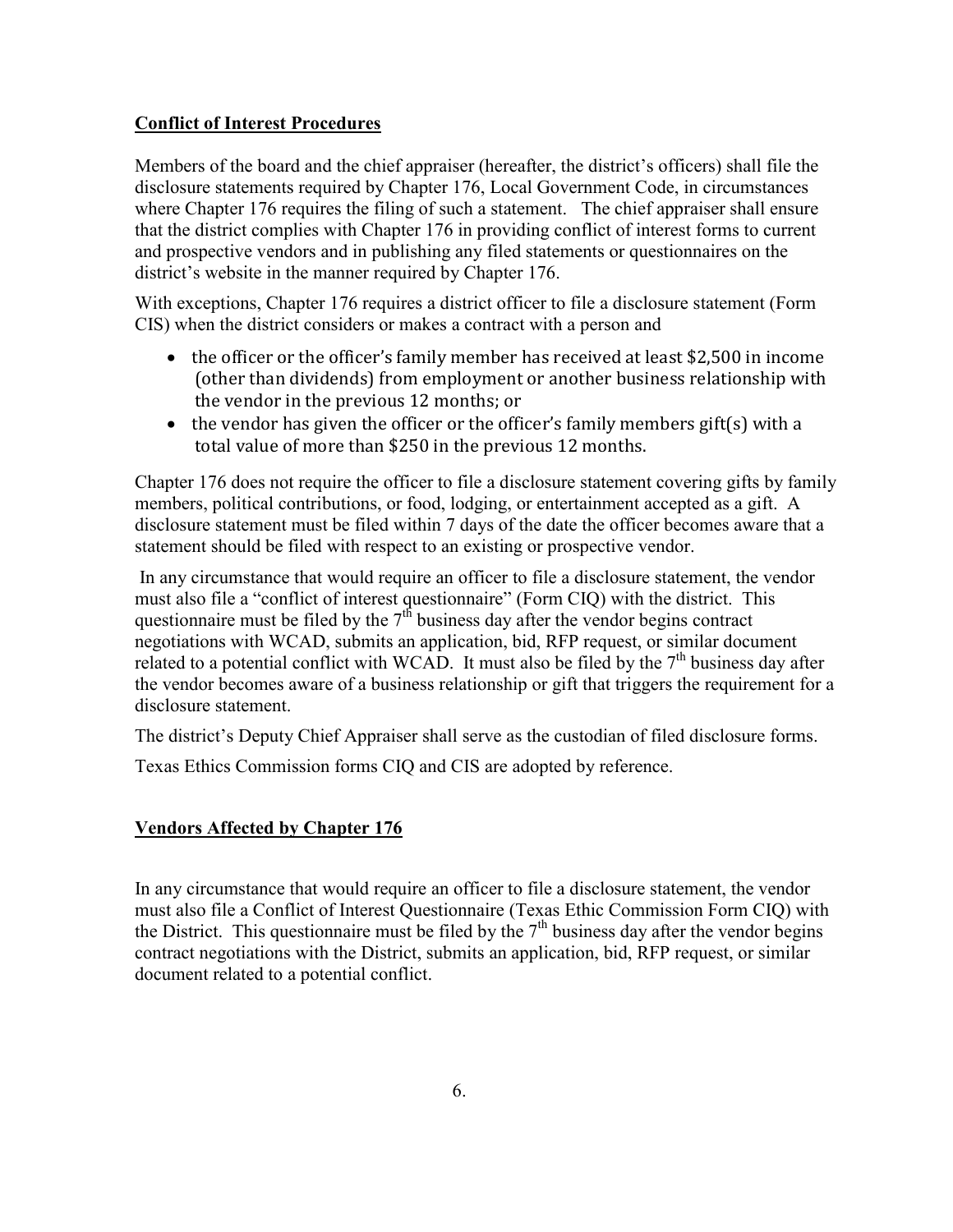#### **Special Meetings/ Called Meetings or Emergency Meetings**

Special or called meetings of the WCAD Board of Directors shall be called by the chairman when, in the opinion of the chairman it is necessary, or when requested by a majority of the WCAD board members (three, 3).

Emergency meetings of the WCAD Board of Directors shall be called by the chairman of the board when and only when it is a threat to public health and safety or to a reasonably unforeseeable situation demanding immediate action.

## **GENERAL POLICY FOR PUBLIC ACCESS TO BOARD OF DIRECTORS**

#### **Citizen Participation**

Property Tax Code, Section 6.04 (d), (e), (f), and (g)

It shall be the policy of the board of directors to allow opportunities for the public to speak to the board on any issue under its jurisdiction. The agenda for the order of business for all regular meetings shall include an item to allow receipt of citizens' input on appraisal district and appraisal review board policies and procedures. The period of time shall be determined at the discretion of the chairman of the board of directors at each meeting. Generally, the board's statutory duties are:

- (a) adopting the district's annual operation budget;
- (b) contracting for necessary services;
- (c) making general policy regarding the operation of the appraisal district; and
- (d) appointing appraisal review board members

At each regularly scheduled meeting on the second Wednesday of the month at 8:30 a.m., the chairman of the board shall announce that each person wishing to address the board on such policies, procedures or issues may have five (5) minutes in which to do so. The board may vote to expand any person's time for speaking. If a large number of persons wish to speak to the board, the board may vote to reduce each person's time for speaking as may be reasonably necessary to allow the board to complete its business and adjourn the meeting at a reasonable time. The board may refuse to hear any person who attempts to speak on a subject unrelated to the policies and procedures of the appraisal district or the appraisal review board and unrelated to any other issue under the board's jurisdiction.

The board of directors shall provide reasonable access to the board and appraisal review board for a person who does not speak English or who has a physical, mental, or developmental disability.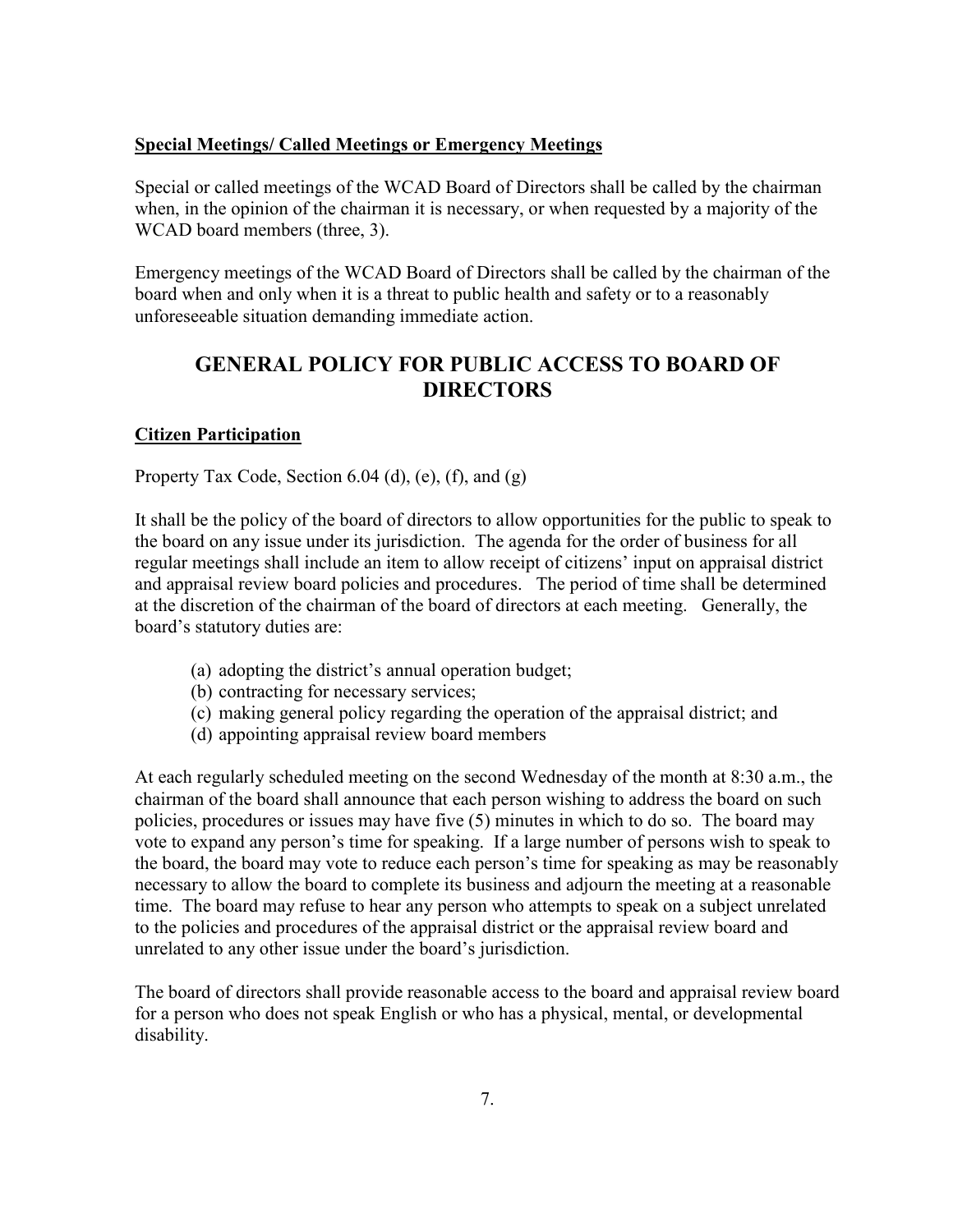- 1. Any non-English speaking person, deaf person, or person who has any physical, mental or development disability desiring to appear before the board must file a written request with the chief appraiser, who will schedule the person to present testimony at the next regularly scheduled board meeting. The request should indicate any special assistance or arrangement required to make the presentation to the board possible.
- 2. The chief appraiser shall appoint at least one bilingual person in the office to serve as an interpreter. An interpreter shall attend any meeting of the board of directors of appraisal review board in which a non-English speaking person is scheduled to testify. The individual should notify the chief appraiser in writing at least three (3) business days prior to the meeting, and earlier if possible.
- 3. The chief appraiser shall coordinate with the area service council of the Texas Commission for the Deaf in obtaining services and allowing the interpreter to attend any meeting of the board of directors in which a deaf person is scheduled to testify. The interpreter shall be paid a per diem amount equal to that paid to members of the appraisal review board. If a person has a disability and needs assistance to enter the appraisal district office and board room, the individual should notify the chief appraiser in writing at least three (3) business days prior to the meeting.
- 4. The chief appraiser shall coordinate with the Texas Rehabilitation Commission, the United Way, and other public and private agencies with regional offices to provide proper arrangements for public forums, to include the correct placement of microphones, sufficient area for wheelchairs and other mobility aides, and any other matter which would assist in improved access to the board of directors in a public hearing. If a person has a disability and needs assistance to enter the appraisal district office and board room, the individual should notify the chief appraiser in writing at least three (3) business days prior to the meeting.
- 5. Meetings of the board of directors for which written notice has been given from persons requiring barrier free access shall be conducted in public buildings complying with the standards and specifications adopted by the State Purchasing and General Services Commission pursuant to the Elimination of Architectural Barriers Act, Article 7 of Article 601b, V.T.C.S., where available. If no barrier-free public buildings are available in the district, the chief appraiser shall make arrangements for temporary wheelchair ramps to be available, as well as other physical aides for persons with disabilities. If a person has a disability and needs assistance to enter the appraisal district office and board room, the individual should notify the chief appraiser in writing at least three (3) business days prior to the meeting.
- 6. The board of directors provides for public complaints or grievances on any matter within the jurisdiction of the board of directors about policies and procedures against the Waller County Appraisal District, Appraisal Review Board and the Board of Directors. Complaints may not be addressed to any of the grounds for challenge and protest before the appraisal review board as set out in Section 41.03 and 41.41, Tax Code. The board intends that, whenever feasible, complaints and grievances be resolved at the lowest possible administrative level.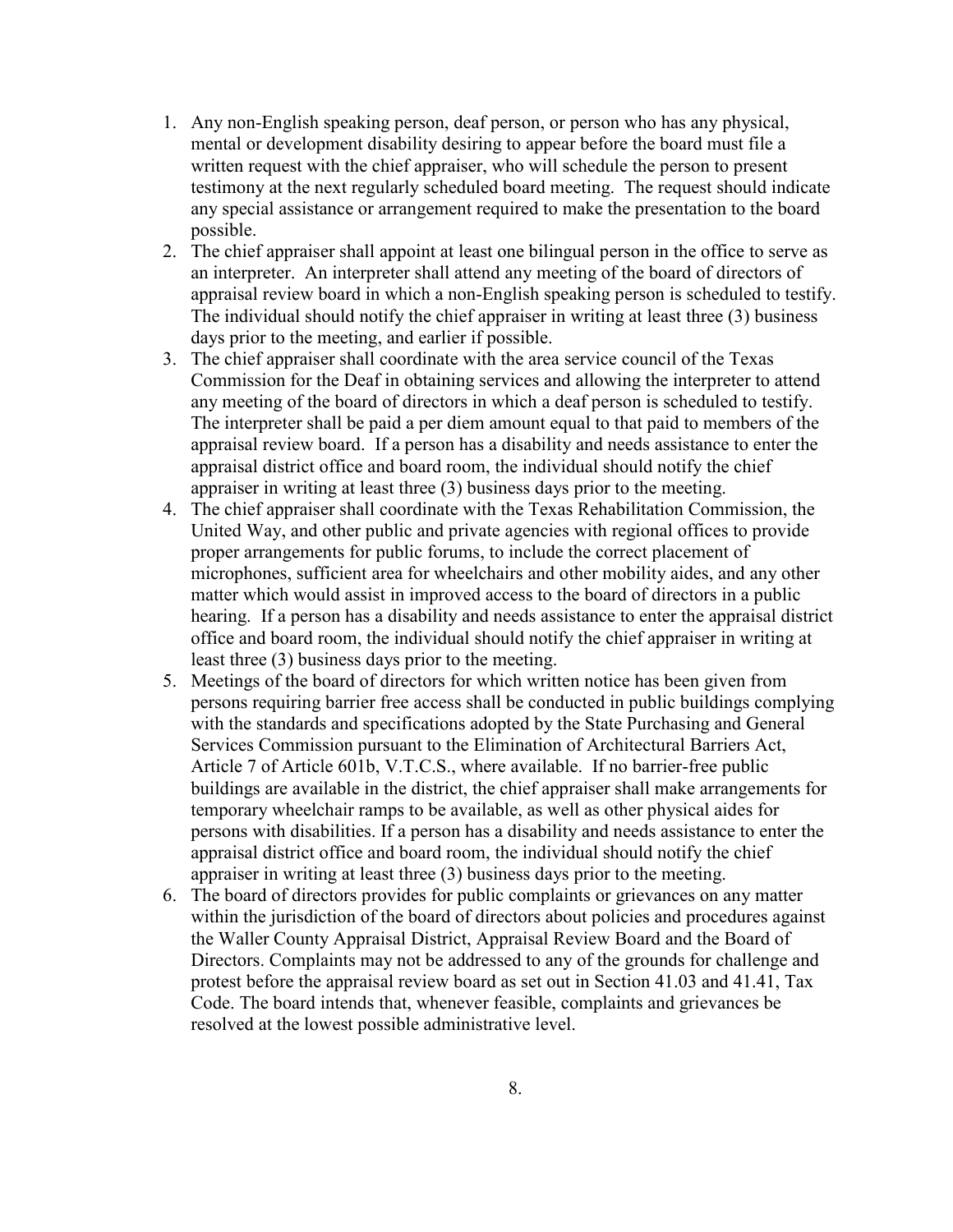Correspondence shall be mailed to: Chairman, Board of Directors Waller County Appraisal District P O Box 887 Hempstead, Texas 77445

- (1) The complaint/grievance should be in writing, request placement on the board agenda, along with all documentation, and specify the subject matter to be considered. The request must state who will make the presentation.
- (2) The complaint/grievance should be filed within 15 days of the event or series of events of which the complaint/grievance is alleged.
- (3) The chief appraiser shall have 10 days following the receipt of the complaint to notify the individuals, delegations, or complainants of the date, time and place of the meeting.
- (4) The chief appraiser shall provide the Board with copies of the original complaint/grievance, all responses, and any written documentation previously submitted by the individuals, delegations, complainants, and the administration. The board is not required to consider documentation not previously submitted or issues not previously stated.
- (5) The board's deliberations at its meetings with respect to complaints shall occur in open session, as authorized by the Texas Open Meetings Act, Article 6252-17, Tex.Rev.Civ.Stats.
- (6) The chairman of the board of directors may set reasonable time limits. The Board shall hear the complaint/grievance and may request a response from the appraisal district. The District shall make an audio tape recording before the Board. The Board shall then make and communicate its decision orally or in writing at any time up to and including the next regularly scheduled board meeting.

**Exception:** However, if the grievance involves a complaint or charge against another District employee or Board member, it shall be heard in a closed meeting unless an open hearing is requested in writing by the employee or Board member against whom the complaint or charge is brought. The employee will have to follow the guidelines set out in the Employee Handbook adopted by the Board of Directors.

The board of directors shall make to the public and taxing jurisdictions information of public interest describing the functions of the board and procedures for filing and resolving complaints by the board.

The board of directors, at least quarterly and until final disposition of any complaint filed, shall notify the parties to the complaint the status of the complaint unless notice would jeopardize and undercover investigation.

Citizens will not be permitted to enter into discussion or debate as other agenda items are being considered by the board.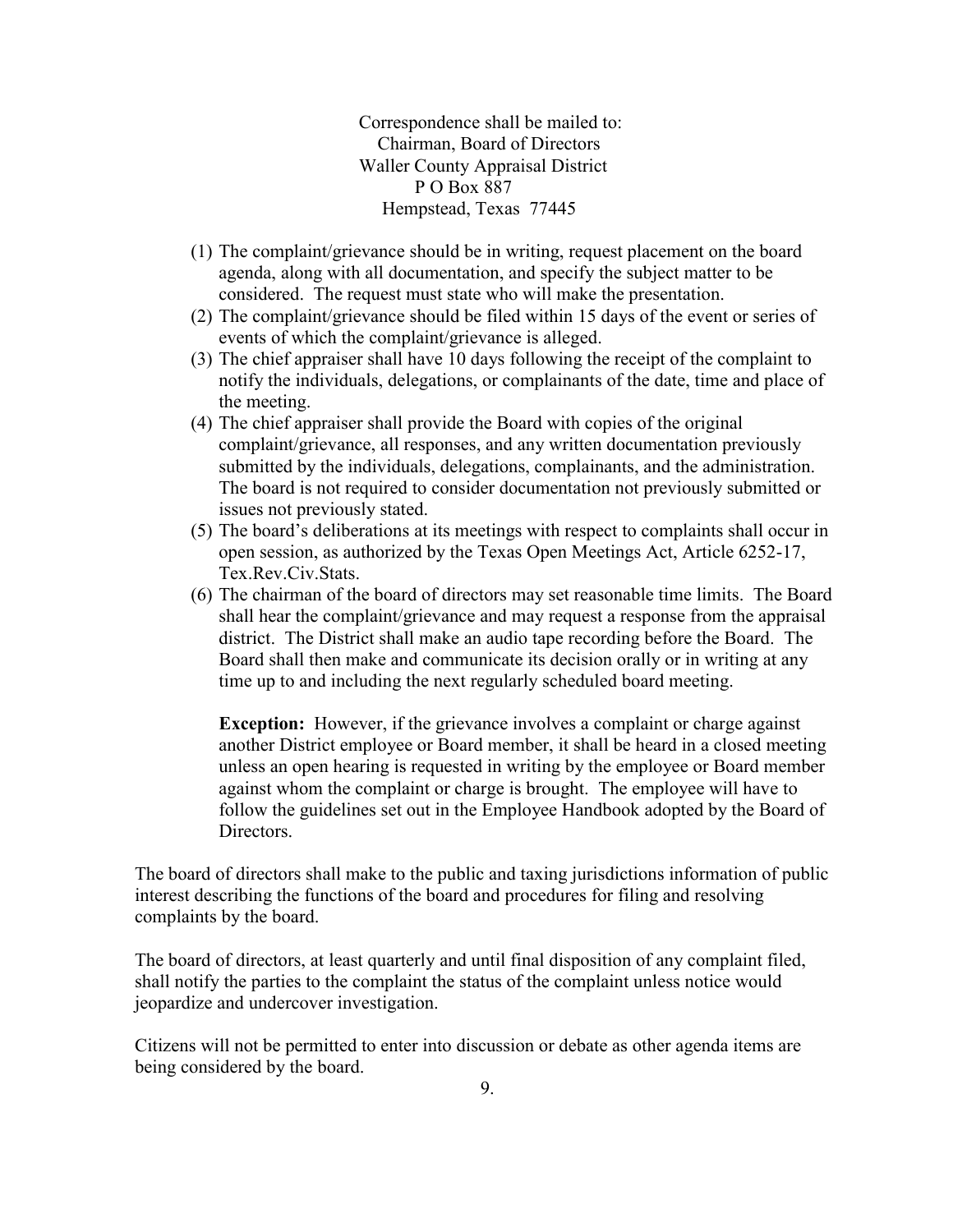# **AUTHORITY OF THE BOARD OF DIRECTORS**

The board of directors shall establish general policies in keeping with the wishes of the community and the requirements of State law. Members of the board of directors shall exercise the authority of office only when acting as a board legally in session. The board shall not be bound to any statement or action on the part of any individual member.

The board may establish committees as needed to carry out its responsibilities. Majority vote of members present will be required to establish a committee. The chairman shall appoint committee members. These committees act only as adjuncts of the board and cannot take any action which in any way usurps the power and/or responsibilities of the board of directors.

#### **Statutory Responsibilities of the Board of Directors**

Property Tax Code, Section 6.05

1. Establishment of an appraisal office: The administrative offices of the district shall be located at 900 13<sup>th</sup> Street, Hempstead, Texas.

All contracts for office space shall be approved by the board.

Office hours for the district shall be 8:00 a.m. to 5:00 p.m., Monday through Friday, unless the day is designated a holiday. The board shall annually designate a holiday schedule.

2. Appointment of chief appraiser Section 6.05 (c), Property Tax Code, states that the board shall appoint the chief appraiser. The chief appraiser is appointed by and serves at the pleasure of the appraisal district board of directors. The chief appraiser will be evaluated once a year by the board of directors in an open meeting.

When a chief appraiser vacancy arises, the WCAD Board of Directors, shall post the job vacancy in local newspapers, website, and with other appraisal districts within the State of Texas. In the event a vacancy occurs the board can meet to designate an interim chief appraiser until a replacement can be hired. The job posting shall list the requirements required by the WCAD. Once all applications are received, the board of directors will review, call for interviews; make a determination of who meets the qualifications and requirements of the Waller County Appraisal District Board of **Directors** 

In the selection process the Board of Directors would be looking for someone who was: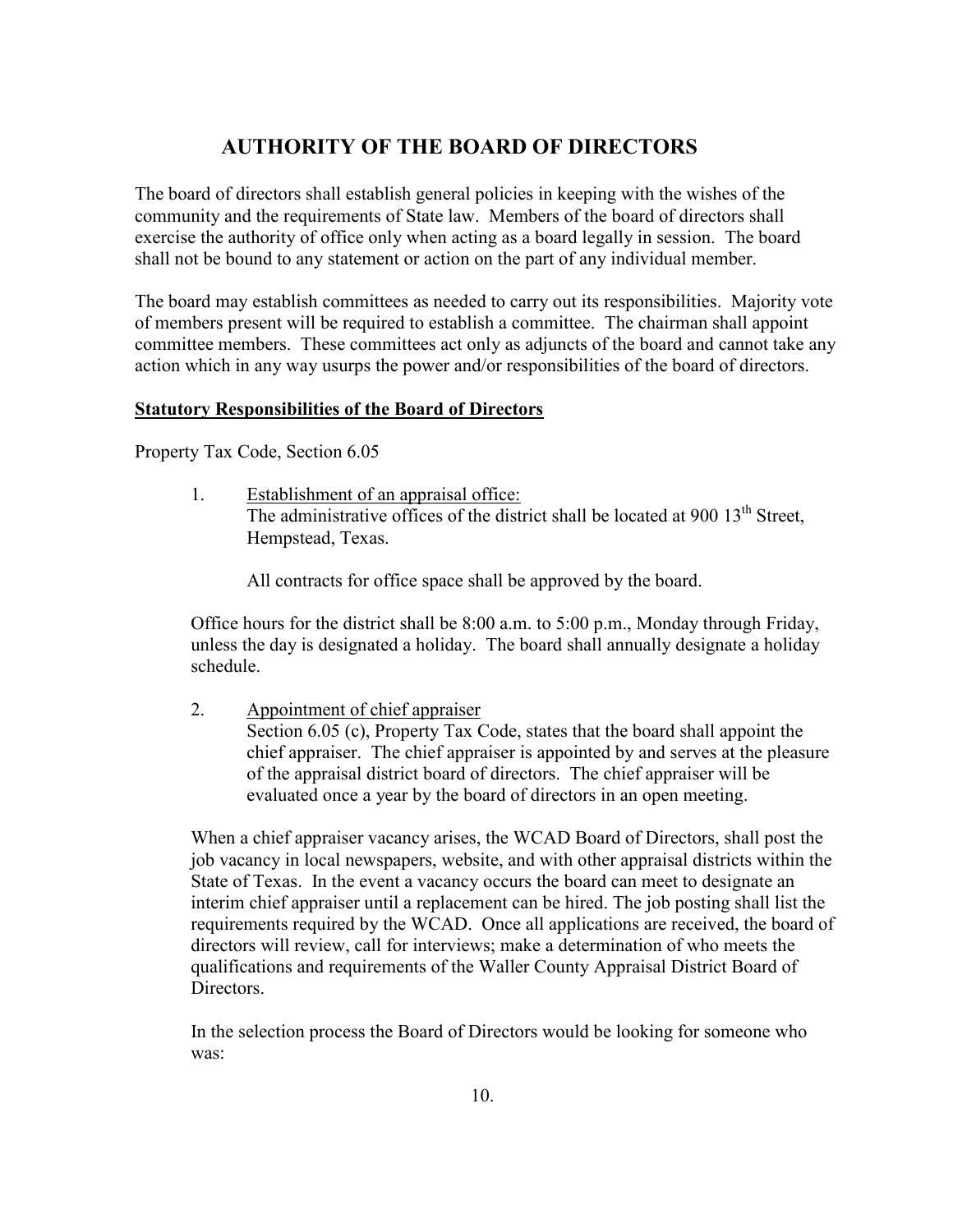- (1) Good standing with Texas Department of Licensing and Regulations
- (2) Certified RPA, at the time of hire and maintain certification
- (3) Five years or more of experience in the appraisal field
- (4) Management techniques
- (5) Good board relationships
- (6) Positive relationships with Taxing Authorities
- (7) Effective leadership in public relations
- (8) Strong relationships with staff members
- (9) Presents good personal qualities
- 3. Approval of budget

Section 6.06 (a), Property Tax Code states that each year the chief appraiser shall prepare a proposed budget for the operations of the district for the following tax year and shall submit copies to each taxing unit participating in the district and to the district board of directors before June  $15^{\text{th}}$ .

This preliminary budget will be sent to all taxing units asking for their input and/or suggestions for changes. Based on changes to the preliminary budget as approved by the board of directors, the chief appraiser shall prepare the budget and present it for final board approval as required by statute. He shall include in the budget a list showing each proposed position, the proposed salary for the position, all benefits proposed for the position, each proposed capital expenditure, and an estimate of the amount of the budget that will be allocated to each taxing unit. The board shall consider and adopt an annual budget by September 15 of each year. The budget may not be adopted until written notice is given to the taxing units and the public and the board has conducted a public hearing on the proposed budget.

Each taxing unit shall pay its allocation in four equal payments to be made at the end of each calendar quarter, and the first payment shall be made before January 1 of the year in which the budget takes effect.

Section 6.06 (j), Property Tax Code requires that if the total amount of the payments made by the taxing units participating in the district exceeds the amount actually spent during the fiscal year for which the payments were made, the chief appraiser shall credit the excess amount against each taxing unit's allocated payments for the following year in proportion to the amount each unit contributed for the fiscal year for which the payments were made. The district can ask the taxing unit's to retain a portion of the excess revenue to increase its fund balance.

This fiscal year of WCAD is the calendar year.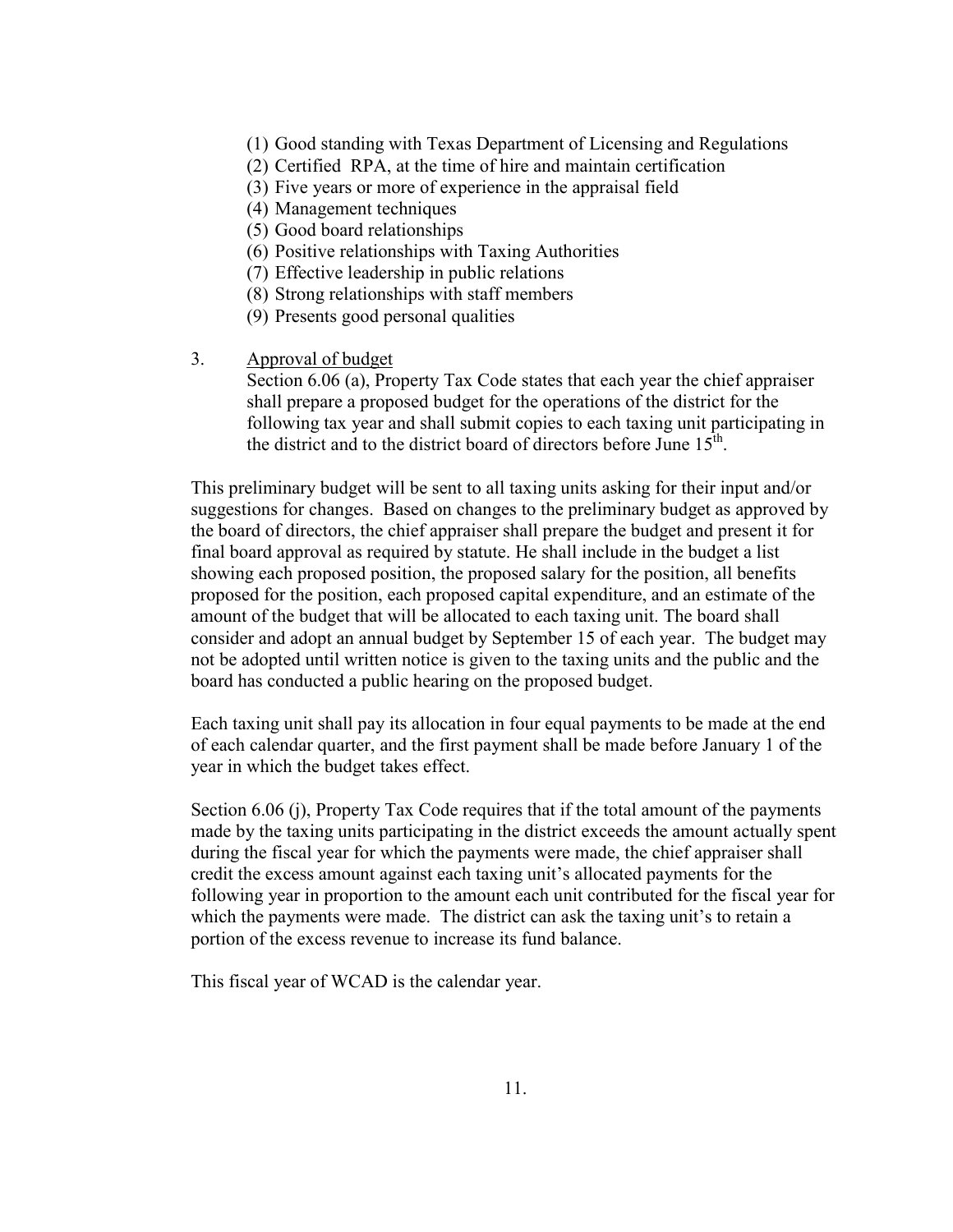- 4. Annual Financial Audit Section 6.063, Property Tax Code
	- (a) At least once each year, the board of directors of an appraisal district shall have prepared an audit of its affairs by an independent certified public accountant or a firm of independent certified public accountants.
	- (b) The report of the audit is a public record. A copy of the report shall be delivered to the presiding officer of the governing body of each taxing unit eligible to vote on the appointment of district directors, and a reasonable number of copies shall be available for inspection at the appraisal office.
- 5. Designation of Depository

Section 6.09 (b), (c) (d), Property Tax Code

- (a) The appraisal district board of directors shall designate as the district depository the financial institution or institutions that offer the most favorable terms and conditions for the handling of the district's funds.
- (b) The board shall solicit bids to be designated as depository for the district at least once in each two-year period.
- (c) To the extent that funds in the depository are not insured by the Federal Deposit Insurance Corporation or the Federal Savings and Loan Insurance Corporation, they shall be secured in the manner provided by law for the security of funds of counties.
- 6. Disapproval of Board Actions Section 6.10, Property Tax Code

If the governing bodies of a majority of the taxing units entitled to vote on the appointment of board members adopt resolutions disapproving an action, other than adoption of the budget, by the appraisal district board of directors and file them with the secretary of the board within 15 days after the action is taken, the action is revoked effective the day after the day on which the required number of resolutions is filed.

7. Competitive Bidding Requirements Section 6.05 (g); 6.11(a), Property Tax Code

> An appraisal district may not employ or contract with an individual or the spouse of an individual who is related to the chief appraiser within the first degree by consanguinity or affinity.

An appraisal district is subject to the same requirements and has the same purchasing and contracting authority as a municipality under Chapter 252, Local Government Code.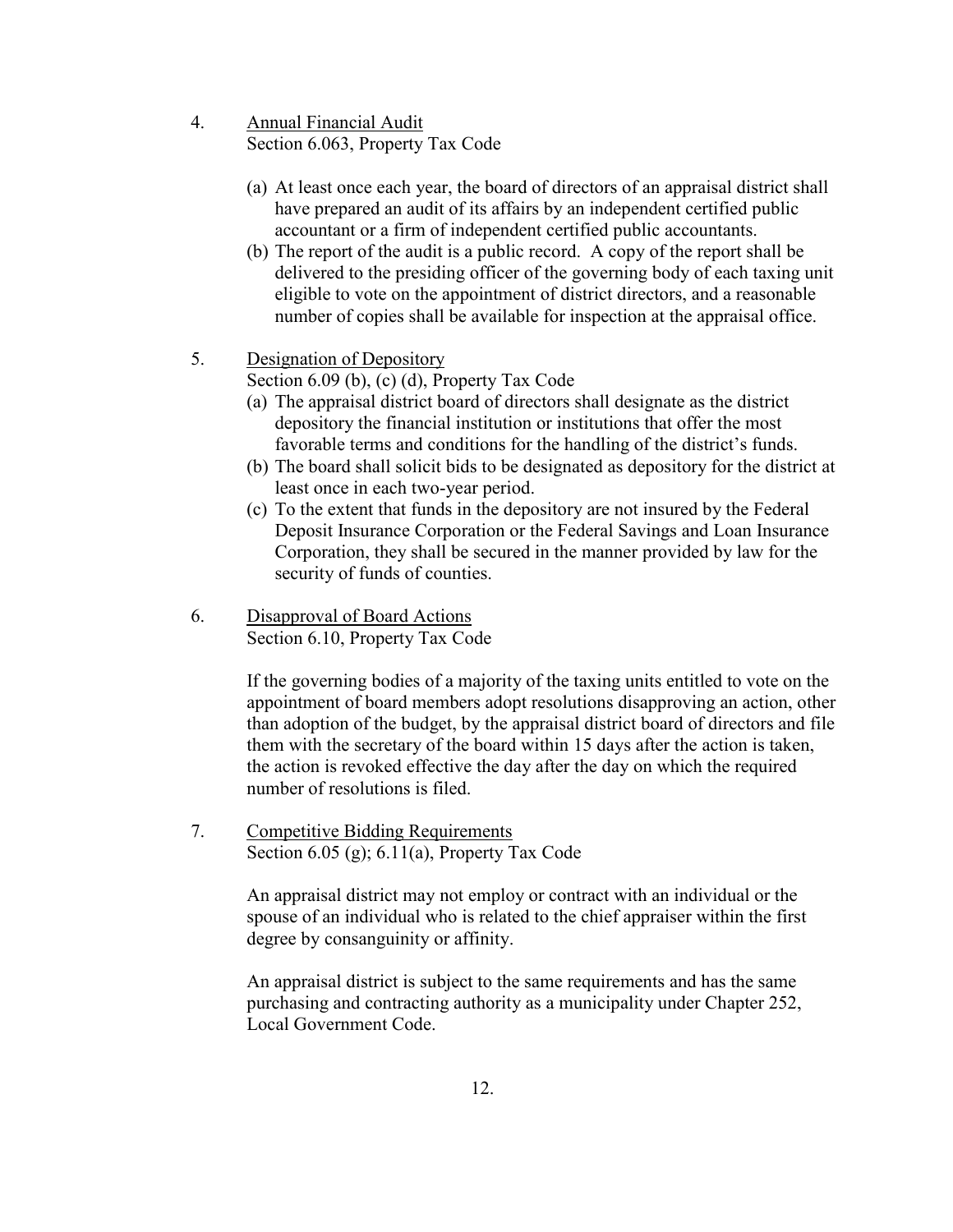The district cannot make a contract requiring expenditure of \$50,000 or more unless it follows one of the methods specified in the code. These include competitive sealed bids, reverse auctions, and various exceptions.

8. Appointment of Records Management Officer Section 6.13, Property Tax Code

> The preservation, microfilming, destruction, or other disposition of the records of the appraisal district is subject to the requirements of Subtitle C, Title 6, Local Government Code, and rules adopted under that subtitle.

> The appraisal district will establish guidelines for handling all of the District's records throughout their lifecycle, including creations, access, use, storage, retention and disposition. This will ensure the satisfaction of legal obligations, regulatory requirements, and operational needs for records and their retention by establishing consistent and accountable recordkeeping practices throughout the organization.

> All documents, papers, letters, books, maps photographs, sound or video recordings, microfilm magnetic tape, electronic media, or other information recording media, regardless of physical form or characteristic and regardless of whether public access to it is open or restricted under the laws of the state, created or received by the District or any of its officers or employees pursuant to law or in the transaction of public business are to be the records of the District and are to be created, maintained, and disposed of in accordance with the provisions of the Texas Local Government Code.

9. Appointment of Agricultural Advisory Board Section 6.12, Property Tax Code

> The chief appraiser shall appoint, with the advice and consent of the board of directors, an agricultural advisory board composed of three or more members as determined by the board.

One of the agricultural advisory board members must be a representative of the county agricultural stabilization and conservation service, and the remainder of the members must be landowners of the district whose land qualifies for appraisal under Subchapter C, D, E or H Chapter 23, and who have been residents of the district for at least five years.

Members of the board serve for staggered terms of two years. In making the initial appointments of members of the agricultural advisory board the chief appraiser shall appoint for a term of one year one-half of the members, or if the number of members is an odd number, one fewer than a majority of membership.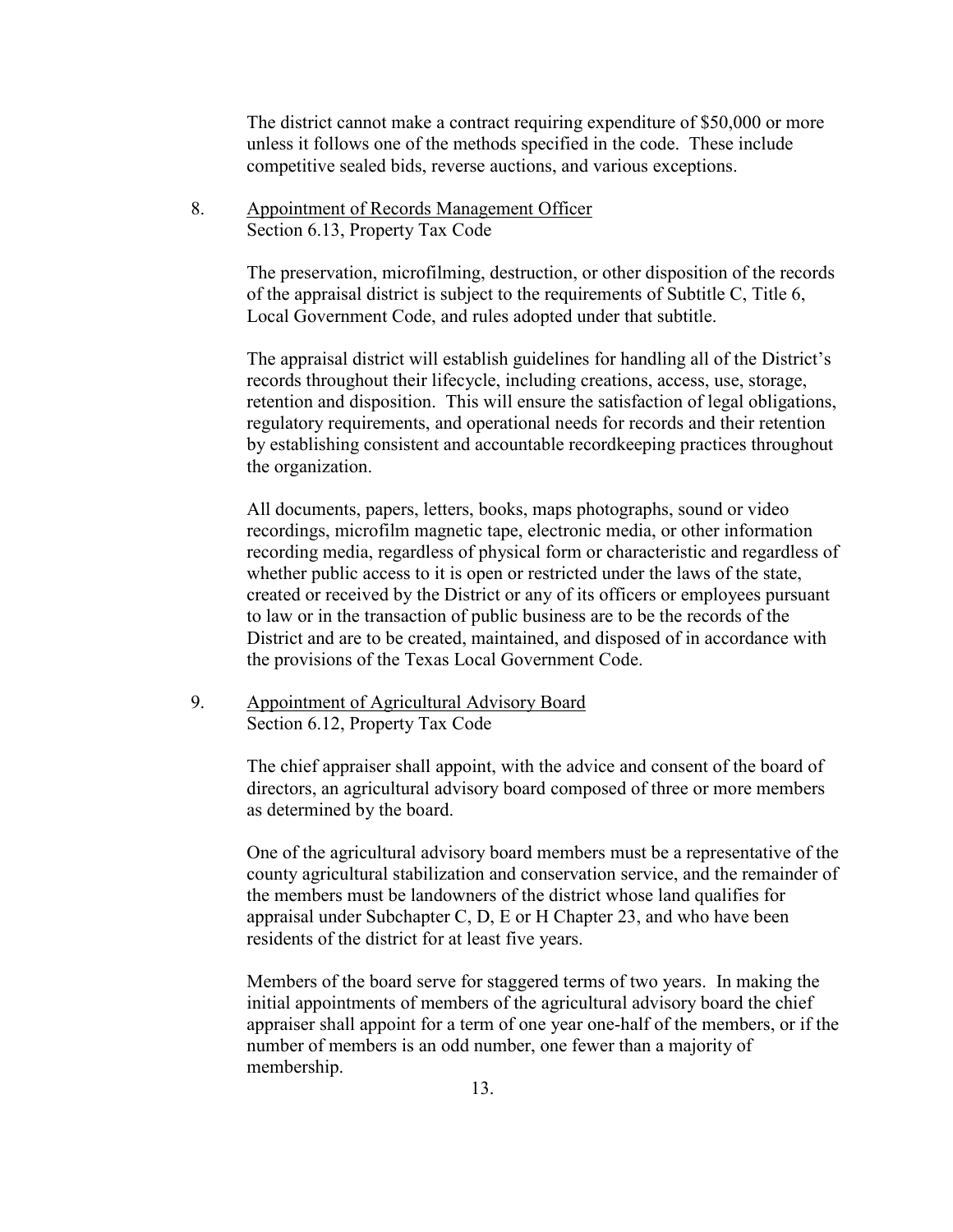The board shall meet at the call of the chief appraiser and the board shall advice the chief appraiser on the valuation and use of land that may be designated for agricultural use or that may be open space agricultural or timberland within the district.

10. Appointment of Appraisal Review Board Section 6.41 through 6.43, Property Tax Code

> The appraisal review board shall consist of three members; however, the directors may, by resolution of a majority, increase the size from three to the number of members the board of directors considers appropriate. An individual who has served for all or part of three consecutive terms on the appraisal review board is ineligible to serve on the appraisal review board during a term that begins on the next January 1 following the third of those consecutive terms.

> To be eligible to serve on the board, an individual must be a resident of the district and must have resided in the district for at least two years. The board of directors of the appraisal district by resolution shall select a chairman and a secretary from among the members of the appraisal review board. The board of directors is encouraged to select as chairman of the appraisal review board a member of the appraisal review board, if any, who has a background in law and property appraisal. A person is ineligible to serve on the appraisal review board if the person is a member of the board of directors, an officer, or employee of the appraisal district, an employee of the comptroller, or a member of the governing body, officer, or employee of a taxing unit.

> Appraisal review board members shall be compensated as provided by the appraisal district's budget. Members shall be entitled to receive compensation not to exceed \$160 per day in which \$10 of the \$160 is for meals. The minimum payment for any part of a day is \$80.00.

A vacancy on the appraisal review board is filled in the same manner of the unexpired portion of the term. Job postings are posted in the papers and applications are received and reviewed by the board of directors.

#### Duties and Responsibilities

- 1) Hear and determine property owner protests and taxing unit challenges
- 2) Correct clerical errors in the appraisal records and appraisal roll
- 3) Rule on motions for correction to appraisal rolls
- 4) Review, grants of exemptions or special appraisal for legal correctness
- 5) Order changes as needed to implement its determinations
- 6) Approve the appraisal records
- 7) And perform other activities specifically required of it by the Property Tax Code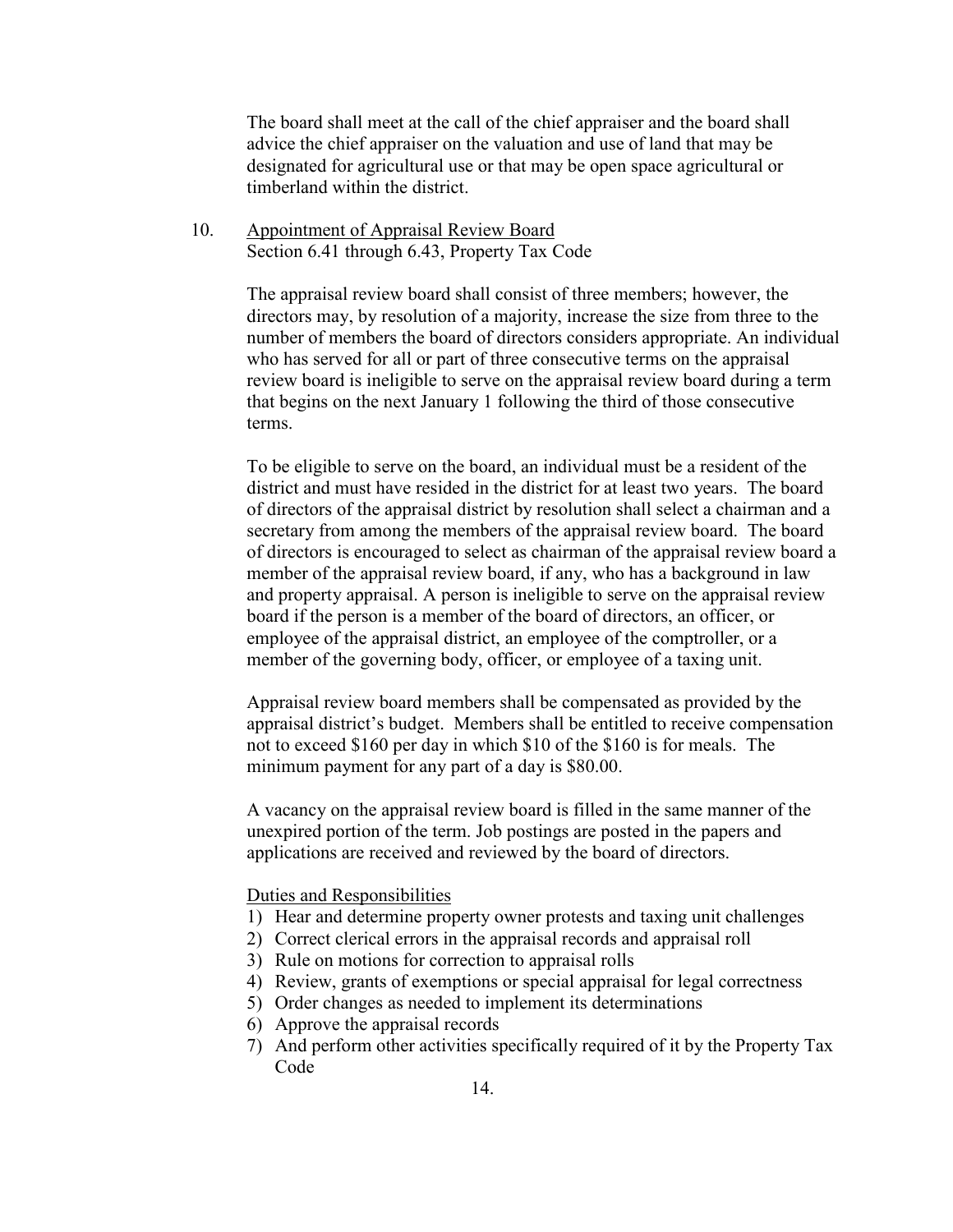11. Appraisal Contracts Section 25.01 (b) and (c), Property Tax Code

> The chief appraiser, with the approval of the board, may contract with private appraisal firms to perform appraisal services for the district, subject to the chief appraiser's approval.

12. Periodic Reappraisal Section 25.18, Property Tax Code

> The board provides that the appraised values of all real and personal property shall be reviewed and the appraised values updated each year, if deemed necessary.

13. Adoption of Reappraisal Plan Section 25.18, Property Tax Code

> To ensure adherence with generally accepted appraisal practices, the board develops and adopts a written plan for the periodic reappraisal of all property within the boundaries of the district according to the requirements of Section 25.18, Property Tax Code. The board must update the plan in each evennumbered year. Before adopting the updated plan, the board must hold a public hearing to consider the proposed plan. Not later than the  $10<sup>th</sup>$  day before the date of the hearing, the secretary of the board must deliver to the presiding officer of the governing body of each taxing unit participating in the district a written notice of the date, time, and place for the hearing. Not later than September 15 of each even-numbered year, the board must complete its hearings, make any amendments and by resolution finally approve the plan. Copies of the approved plan shall be distributed to the presiding officer of the governing body of each taxing unit participating in the district and to the comptroller within 60 days of the approval date.

In addition to performing specific statutory duties, the board shall.

- a. Require and evaluate reports of the chief appraiser concerning the operations and financial status of the appraisal district.
- b. Require the development of and adoption of district policies for the sound financial management of district funds.
- c. Assist in presenting to the public the needs and progress of the appraisal district.
- d. Consider and act on policies for the appraisal district. Such policies may be initiated by the chief appraiser or by members of the board or by the general public. Any policy change proposed by the general public shall be submitted to the chief appraiser for his/her consideration and recommendation.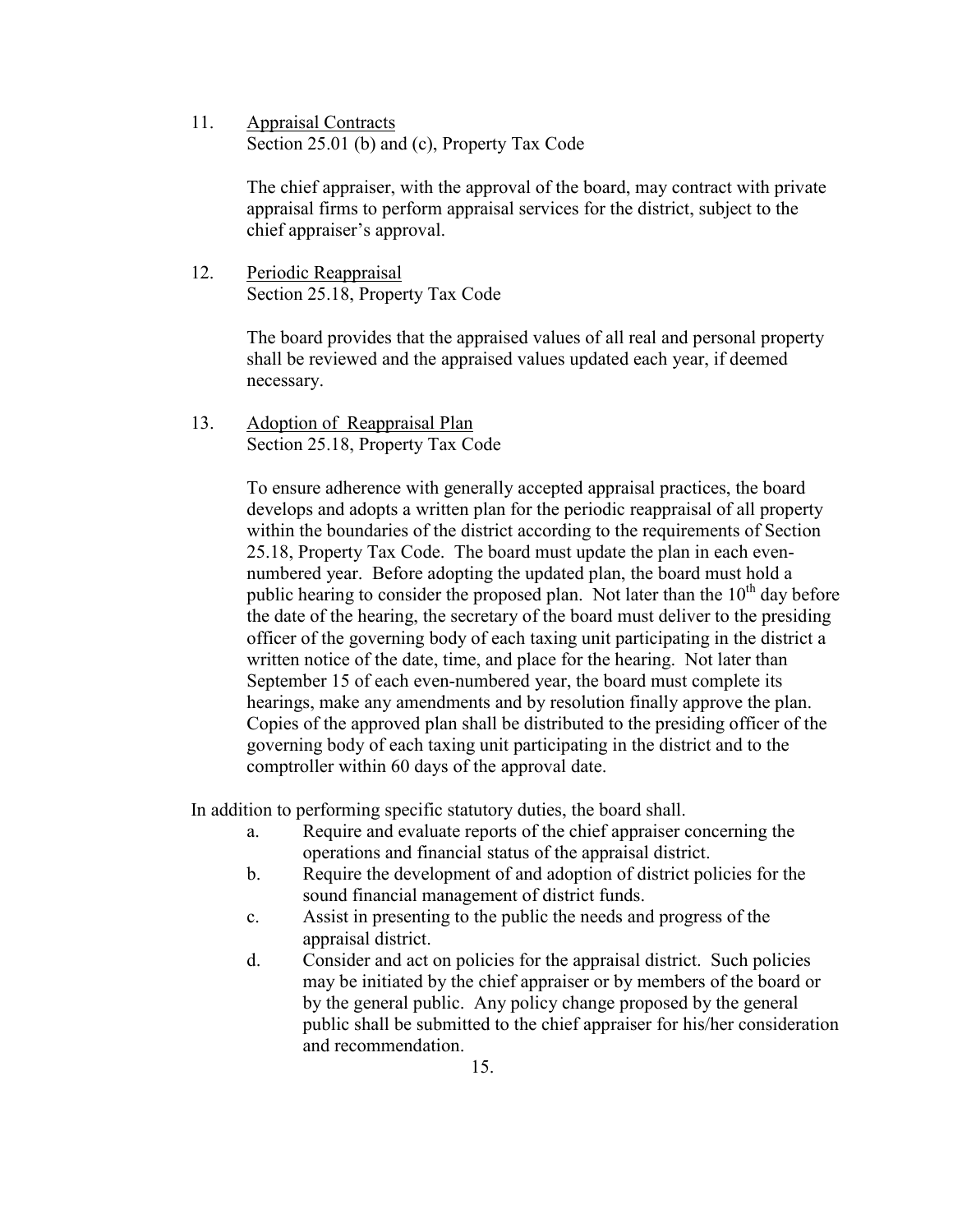- e. Select district legal counsel and authorize compensation from the appraisal district budget.
- f. Approve all contracts as required by law.